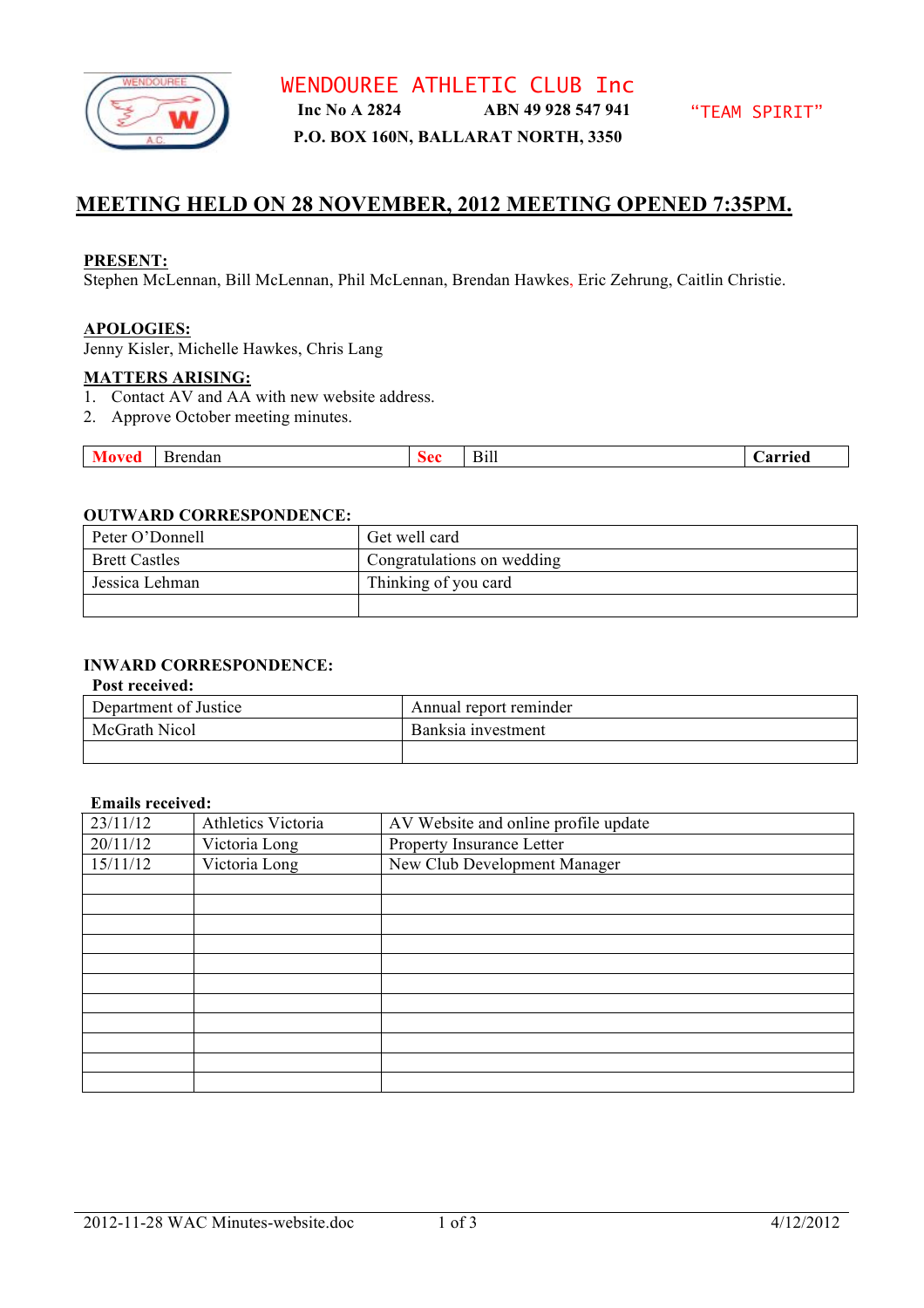# **ACCOUNTS FOR PAYMENT:**

Refer to report

| .<br>эпаат. | $\mathbf{v}$ | -11. | A 1111A |
|-------------|--------------|------|---------|
|             |              |      |         |

# **TREASURER'S REPORT:**

Refer to report

| .<br>-- | rendan<br>ור | ממצ<br>$\overline{\mathbf{C}}$ | aitlin | arried<br>. ZD<br>$\cdots$ $\cdots$ |
|---------|--------------|--------------------------------|--------|-------------------------------------|

# **REPORTS:**

# **FINANCIAL REPORT**: (Brendan Hawkes)

1. Banksia. Letter from McGrath Nicol. Notice of information session for Banksia debenture holders. 14 December. 10am-12pm. 1-3pm. Expect return of 10-15% return of investments.

### **SOCIAL REPORT:** (Steve McLennan)

- 1. 15 December, 2012. Christmas function. Combined BRAC breakup. Following track and field event.
- 2. Track and Field breakup. Might be following final Ballarat event 23 Feb 2013. Discuss on Saturday.

### **FUNDRAISING REPORT:** (Steve McLennan)

- 1. McCains Food tasting in November, 2012.
	- 13 November. Filled all positions. \$300.
	- 20 November. Filled women's times. \$460
	- 27 November. McCains changed to want all women. No men. Put pressure on to find participants. Two short for night. (\$TBC)
	- 4 December. All women. Need more women.
- 2. Frogs still going okay.

## **WOADY YALOAK REPORT:** (By Peter Luke.)

Nil.

### **BRAC REPORT:** (Stephen McLennan)

- 1. Brendan to send account to BRAC for \$300 for coaching clinic.
- 2. BRAC Meeting
	- Discussed split round Thursday / Sunday.
	- Working bee  $9<sup>th</sup>$  December at 10am.
	- Discuss removing photo finish building.
	- After round 6 need to adjust age groups that athletes will stay in until the end of the season.
	- Track closed on 15 December.
	- BRAC now has defibrillator. Training available for ten people.
	- Part 2 of coaching course. Level 2 club coach. \$330.
	- Pole volt covers. Prices.
	- Wind gages. Have two. Some available from AV.
- 3. Round 7 (1/12/12) at Ballarat not Bendigo.

### **TRACK REPORT (incl ATHLETICS VICTORIA)**: (Stephen McLennan)

1. Ryan Shaw broke BRAC record for U16 high jump 1.90m. Equalled U17.